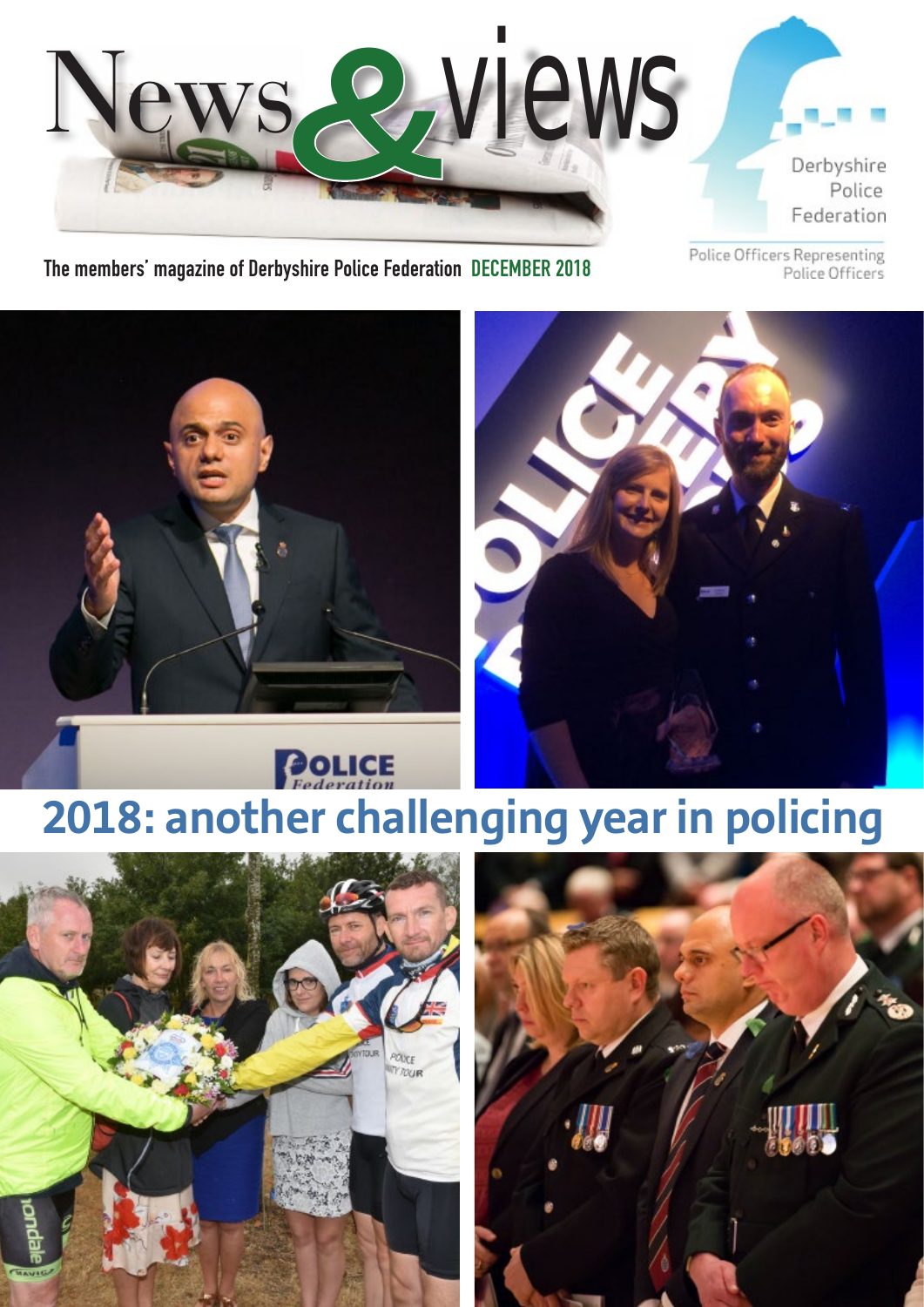egal proceedings are now being start<br>by the Police Federation of England a<br>Wales (PFEW) after the Government's<br>failure to accept the recommendations of egal proceedings are now being started by the Police Federation of England and Wales (PFEW) after the Government's the Police Remuneration Review Body (PRRB) for the second year running.

The Federation has lodged an application to judicial review proceedings into the lawfulness of the Government's decision.

The pay review body had recommended a three per cent rise from September this year but the Government only awarded two per cent, though the Federation has argued this is only worth 0.85 per cent in real terms.

PFEW had sought a 3.4 per cent increase in a joint submission to PRRB with the Superintendents' Association.

John Apter, national Federation chair,

Derbyshire Police Federation chair Tony Wetton has welcomed a move by police chiefs to take legal against the Government over plans to deduct hundreds of millions of pounds from their

budgets.

The dispute follows the Treasury's recalculation of the money each force needed to pay into the police pension

scheme.

This has landed forces nationwide with a £420 million shortfall, on top of

the existing cuts to budgets.

The National Police Chiefs' Council (NPCC) has sent a formal letter to the Treasury saying it will seek a judicial review of the Government's proposals. "It's reassuring to see the NPCC taking action against the Government," says Tony, "We fully support chief constables' calls for investment and agree the pension deficit should not be funded out

of existing force budgets.

"We are already getting to a situation where we are struggling to deliver an effective service to the public and many

# Legal action on pay award

 $\bullet$  The 0.85 per cent is derived from the fact that only one per cent of last year's two per cent increase was consolidated. That one per cent has now been removed by the Government for this year's pay award so, taking into account pension contributions, the actual uplift is worth approximately 0.85 per cent to constables.

**"**I KNOW THE DEEP SENSE OF ANGER FELT BY MANY OF OUR MEMBERS ABOUT THE WAY THEY HAVE BEEN TREATED. THIS IS WHY WE HAVE TAKEN THIS ACTION AND MAKE NO APOLOGY IN DOING SO. DOING NOTHING WAS SIMPLY NOT AN OPTION AND IT IS RIGHT AND PROPER THAT WE LEGALLY CHALLENGE UNFAIRNESS. **JJ** 

said: "We must have confidence in an independent pay review system and for that to be ignored by Government undermines the whole process. Our members do not have industrial rights so it's important they know we will stand up for them and fight their corner. It is a disgrace that for the second year running the Home Office has cheated police officers out of the pay increase they should receive; this year officers are being awarded a derisory two per cent increase, despite the recommendation of the PRRB - the independent body established by this Government to make evidence-based recommendations on police pay - that it should be three per cent.

"In response to this betrayal and based on legal advice, PFEW has instructed

solicitors to formally proceed with a Judicial Review against the Home Secretary on the basis that he has stated that the pay decision was a Government decision and not his decision alone.

"Now more than ever it is imperative pay is adequate and fair acknowledging the incredibly demanding job officers do. It is unacceptable to see officers struggling to make ends meet whilst working all the hours under the sun to keep the public safe because there simply aren't enough officers to meet the increasing demand.

"Police officers must be treated fairly and have confidence that any independent pay recommendations will be accepted in full by the Home Secretary.

"I know the deep sense of anger felt by many of our members about the way they have been treated. This is why we have taken this action and make no apology for doing so. Doing nothing was simply not an option and it is right and proper that we legally challenge this unfairness."

> erbyshire Police Federation chair Tony Wetton has backed calls for time limits to be set on investigations

# 'We need timely IOPC investigations'

Chiefs challenge Government over pension deficit

#### chiefs are having to take tough decisions in terms of what they can and can't do." John Apter, national chair, said: "It

really is a sorry state of affairs when the most senior figures in policing along with ourselves feel there is no other option than to take legal action against a Government which continues to turn a blind eye to the fact that the service is at breaking point. "We have been saying for a long time

that the Government is putting the safety of the public in jeopardy and now police leaders are saying it too – but how much more is it going to take? "The Government needs to wake

> "Of course, as police officers, none of us want to see the small number of bad apples escape justice. We genuinely do not want them in the service. But to uphold this draconian regime which is blighting so many lives is not only unacceptable, it is inhumane<sup>"</sup>

up and end the unprecedented cuts suffocating the police service because at the end of the day it's not just police officers suffering but the public too."



#### **Contact us:**

Derbyshire Police Federation Unit 104 Coney Green Business Park, Wingfield View, Clay Cross, Chesterfield, Derbyshire S45 9JW **Tel:** 01246 252329 **Mob:** 07813 693638 **Email:** Derbyshire@polfed.org **www.derbyshirefederation.org.uk**

*Cover photos:* 2018 brought its usual highs and lows in policing. Our cover shows, clockwise from top left: Home Secretary Sajid Javid addressing the Police Federation conference just weeks after taking on his new role; our bravery award nominee David Bull and his wife, Fay, at the awards ceremony; the Home Secretary (second from the right) and national chair John Apter (to his right) at the National Police Memorial Day service and Chief Constable Peter Goodman (left) with family members and Derbyshire riders in the Police Unity Tour at The Beat at the National Memorial Arboretum after the Care of Police Survivors memorial service. All photos, except the COPS image which was provided by the charity, by Anderson Photography.

## View from the chair

## *By Tony Wetton, chair of Derbyshire Police Federation*

Welcome to the first edition of our new magazine. We will produce this magazine quarterly and distribute it electronically – and on our website – but not in a printed format as we seek to make the most efficient use of members' subscriptions.

We feel it is important to keep members up to date with all the news affecting them in the workplace and this magazine and our website will be further developed in the months ahead so that we can do this even more effectively and efficiently.

As we approach the end of 2018, I can't help but look back on what has been an extremely challenging year as under-funding continues to cause the service real problems in terms of meeting increased demand with reduced resources.

In addition, we have seen the pressure mounting on police officers. They are run ragged trying to maintain an effective service and we are seeing their wellbeing suffering. This cannot be allowed to continue.

But, I think one of the key difficulties for us all is understanding how, once again, the Government has ignored the independent pay review body's recommendations on our pay. How can it justify this?

It is an issue that the Federation is not prepared to let lie.

However, as we approach Christmas, I hope we can put it to the back of our minds, enjoy time with our families and friends and, above all, stay safe. I wish you a very happy Christmas and all the best for 2019.

carried out by the Independent Office for Police Complaints (IOPC).

Tony says it is incredible that IOPC cases, several years to finalise during which officers, their families and members of the public affected are living with the stress and

inquiries can take months and, in some anxiety of it hanging over them.

"We have had a number of drawn-out

investigations," said Tony, "One lasted three years and ended up with the Force being directed by the then IPCC to hold a gross misconduct hearing which was kicked out by lunch on the first day and we had another two-year investigation which also found the officer without fault at a hearing.

"It is usually the case that all of the evidence in these investigations is secured early on, and it beggars belief at times that it can take so long to finalise them. It cannot be right that officers have the stress and anxiety of these cases hanging over them for months and years.

"The irony, which is not lost on officers, is that they are often criticised for not investigating incidents expeditiously and for failing to update people involved within

strict timescales, while investigations into complaints about their conduct can be painfully slow and updates non-existent."

Tony was speaking after the Federation's national conduct lead, Phill Matthews asked for timelines to be introduced for IOPC investigations saying the current regime was inhumane and was blighting lives.

Writing in a blog posted on the national Federation website, Phill explained: "We would argue that 12 months is a more than adequate length of time for any noncriminal investigation to be satisfactorily concluded, particularly as all the witnesses are usually already known. There is also often CCTV, body-worn video or other documentary evidence that is already in police possession.

Phill added: "In our view, justice delayed is justice denied – for everybody."

The issue will be debated at a meeting of Federation conduct leads from across the country being held in Liverpool.

### *Phill Matthews, the national Federation conduct lead.*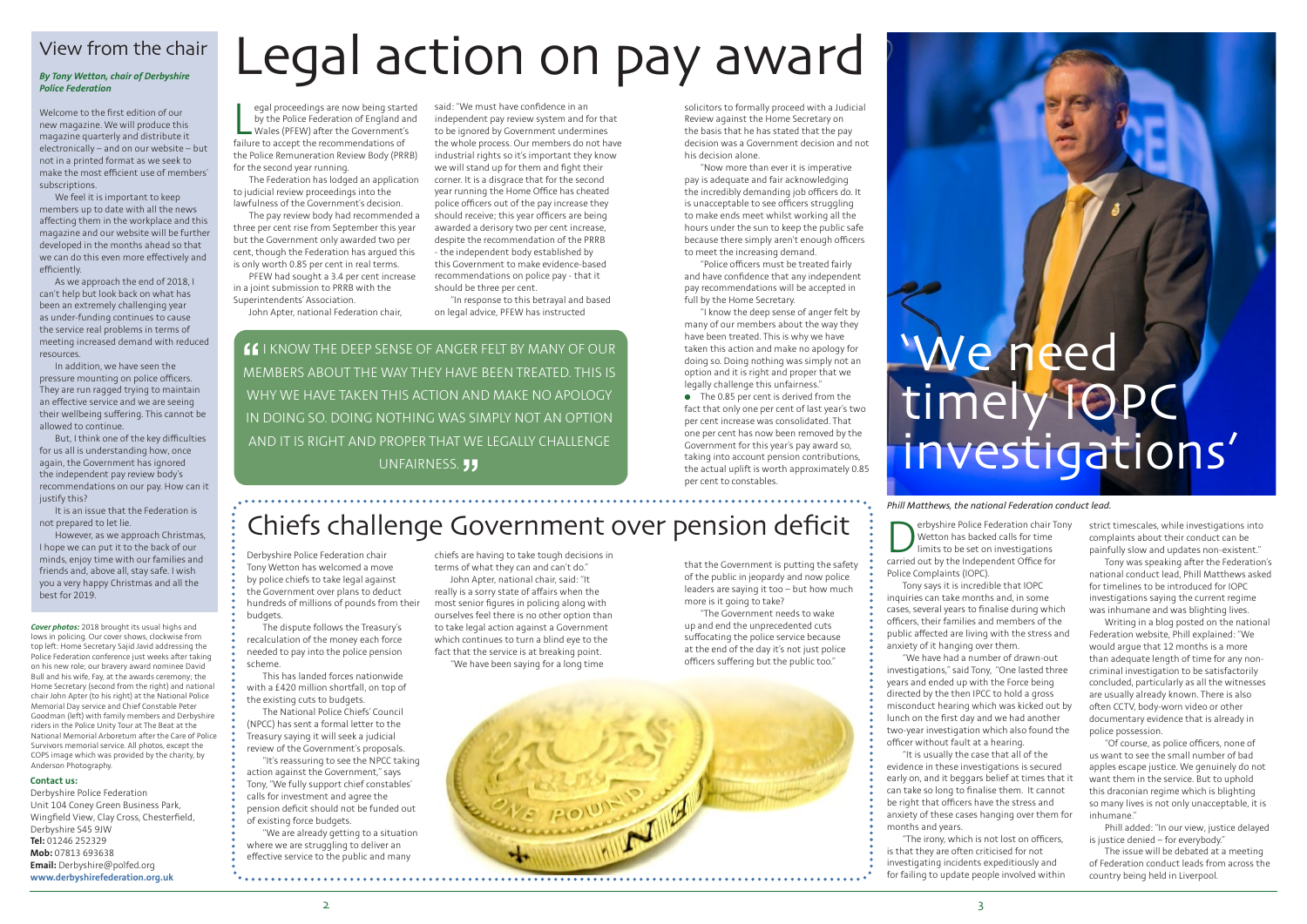Anew law to impose tougher sentences<br>on those who attack police officers<br>and other members of the emergency<br>services has been welcomed by Derbyshire on those who attack police officers and other members of the emergency services has been welcomed by Derbyshire Police Federation chair Tony Wetton.

Tony says the new Assaults on Emergency Workers (Offences) Act, which came into effect on 13 November is a significant result in the Police Federation's high-profile Protect the Protectors campaign.

It creates a new aggravated offence of an assault against a member of the emergency services and doubles the maximum sentence for these cowardly and despicable acts from six to 12 months.

"This is a welcome new weapon in the fight against assaults on police and emergency service workers," said Tony. "Nobody should be assaulted for the job that they do or for the uniform that they wear. Any attack on an emergency worker is totally unacceptable and is an attack on us as a society.

new law to impose tougher sentences suffered a broken nose and mental trauma after she was subjected to a frenzied assault in March this year.

"This new law makes clear it won't be tolerated. It makes clear that those who cross that line will be dealt with robustly."

Home Secretary Sajid Javid has also spoken out in support of the act. He said: "At a time when our brave police officers and staff are working tirelessly to crack down on violence, I find it despicable that some people think it is acceptable to assault emergency service workers.

"In my 15 years as a police officer this is the worst attack I've ever experienced. It was so out of the blue and so violent. Her screaming and shouting and the look in her eyes is something I'll never forget and still haunts me<sup>"</sup>

"This act ensures judges can come down hard on these cowardly individuals and makes clear that we are committed to protecting those who protect us."

Last year there were 26,000 assaults on police officers and more than 17,000 against NHS staff. Assaults on prison officers are up 70 per cent and there has been an 18 per cent increase in attacks on firefighters. Derbyshire officer PC Clare Swain

# Derbyshire chair welcomes new law on officer assaults

Her attacker, a 17-year-old girl with a track record for assaulting police, had been told she would be remanded in custody. Officers feared she may try to harm herself so PC Swain and a second officer entered a custody cell to try to talk to her.

She recalled: "She was standing on the bench getting angry. I took her arm to get her down but the other one was swinging free and she punched me hard in the face a couple of times.

"The next thing I knew I was on the other side of the cell with her pulling my hair and other officers trying to get her to let go of me.

# **PROTECT <u><b>™PRATFCTORS**</u>

PC Swain was treated for a swollen eye and needed surgery on her nose. She suffered migraines after the attack and was placed on restricted duties.

> The results of a ground-breaking<br>survey should help working in the<br>police service better for women<br>through the menopause according to survey should help working in the police service better for women going through the menopause, according to Kirsty Bunn, secretary of Derbyshire Police Federation.

Her attacker was sentenced to 12 months for the attack and other assaults on police, which the officer felt was not long enough given the violent nature of the attack and its lasting impact.

Tony said that he hoped the new legislation will be backed up by prosecutors and the courts to send out the message that such attacks will not be tolerated.

He said: "Although the legislation is now

**"** I THIS IS A WELCOME NEW WEAPON IN THE FIGHT AGAINST ASSAULTS ON POLICE AND EMERGENCY SERVICE WORKERS. NOBODY SHOULD BE ASSAULTED FOR THE JOB THAT THEY DO OR FOR THE UNIFORM THAT THEY WEAR. ANY ATTACK ON AN EMERGENCY WORKER IS TOTALLY UNACCEPTABLE AND IS AN ATTACK ON US AS A SOCIETY. **JJ** 

in place it means nothing unless it is used by the Crown Prosecution Service and the courts, so I call on them to make full use of these new powers.

"And while we acknowledge that we did not get everything we wanted from this new act – we feel sentences are still not as strong as they need to be – this is a significant step in the right direction.

"We will continue to make the case for a stronger deterrent, for a wider roll-out of Taser, body-worn video and spit and bite guards and the appropriate levels of staffing.

"I hope that this legislation will also help to change a culture which has developed that it is acceptable to assault an emergency worker. Let me be clear, it is not. There must be consequences for those who commit such crimes."

The Federation's Protect the Protectors campaign was launched at Parliament in February 2017 in connection with a Ten Minute Rule Bill introduced by Halifax MP Holly Lynch.

She had joined PC Craig Gallant on patrol in West Yorkshire in summer 2016 and had dialled 999 after witnessing the singlecrewed officer being surrounded by a hostile crowd.

The General Election brought the bill to a premature end but the Labour MP for Rhondda, Chris Bryant, then introduced the Assaults on Emergency Workers (Offences) Private Members' Bill which received crossparty support to become law.

Mr Bryant said: "The growing tide of attacks on emergency workers – including ambulance workers, NHS staff, fire officers prison officers and police – is a national scandal.

"All too often attackers get away with little more than a slap on the wrist. I hope this new law will help put a stop to that attitude. An attack on an emergency worker is an attack on all of us and attackers should face the full force of the law."

Protect the Protectors has the backing of the Prisoner Officers' Association and British Transport Police Federation as partners.



Tony Wetton.

Kirsty believes the nationwide EveryonePause survey carried out by the Police Federation of England and Wales should also help challenge the concept that the menopause only affects women.

"The survey was the first of its kind to be undertaken in the police service and, rather than just being sent to women officers, was actually sent to all members of the Federation," says Kirsty.

"But, more than that, there was also an

Annual leave is the opening theme of a new national Federation campaign to raise awareness of officers' entitlements.

The campaign – entitled Did You Know? – went live on 21 November and will focus on questions that the Federation receives from members. The aim is to highlight key issues and to make sure serving officers know exactly what they can claim as part of their role.

John Apter, chair of the Police Federation of England and Wales, says: "Every day officers across England and Wales go over and above the call of duty to protect the public. It's essential that they claim their basic entitlements - especially at a time when their hard work and dedication is not being recognised in their pay packets.

"We will continue to fight for members' best interests, but also hope this campaign will help officers to be aware of - and claim - what is rightfully theirs and help them to understand what support is out there.

"Officers work tirelessly to help the public: that is what they signed up to do and will continue to do, but it is important that if

# The menopause doesn't just affect women

invitation for senior officers and police staff to take part in the survey so that we could get as much evidence as possible on this issue.

"For far too long, issues such as the menopause have been seen as a taboo subject but that cannot continue. While the menopause predominantly affects women, everyone will be affected in some way – be that as the partner, husband, brother, son, friend or colleague of a woman going through this time of their life."

EveryonePause was launched on World Menopause Day in October and was open for six weeks.

Hayley Aley, the national Federation's women's lead, said there was growing

concern at the varying levels of support available to women going through the menopause.

The purpose of the survey is to provide evidence to give to leaders about what needs to change to ensure forces provide the right support and guidance, Hayley explained, adding: "This will ultimately give confidence to individuals that when it is their turn to face this transition, if needed, appropriate support and adjustments can be identified."

# New campaign **DID YOU** highlights officers' KNOW F entitlements

their much-needed day off is cancelled, or they miss an important family event because of work they get that time back or are compensated for it. Being a police officer means other parts of your life are simply put on hold and we need to ensure they are fully supported."

On annual leave, the Did You Know? campaign raises the following questions:

- l *How much annual leave am I entitled to?*
- l *If I have to work on a day of annual leave what compensation am I entitled to?*
- l *If I receive compensation for working a day of annual leave, what is'a day of annual leave' and what is'a day's pay'?*
- l *How much annual leave can I carry over at the end of the year?* Answers can be found in the updated Quick Reference Guide. In the coming months, the campaign will also cover the topics

of rest days, performance and pension buy-back. Information will be available and regularly updated at **www.polfed.org/didyouknow.** Did You Know? is supported by the hashtags **#KnowYourRights**

and **#DidYouKnow**.



# **EVERYONE PAUSE**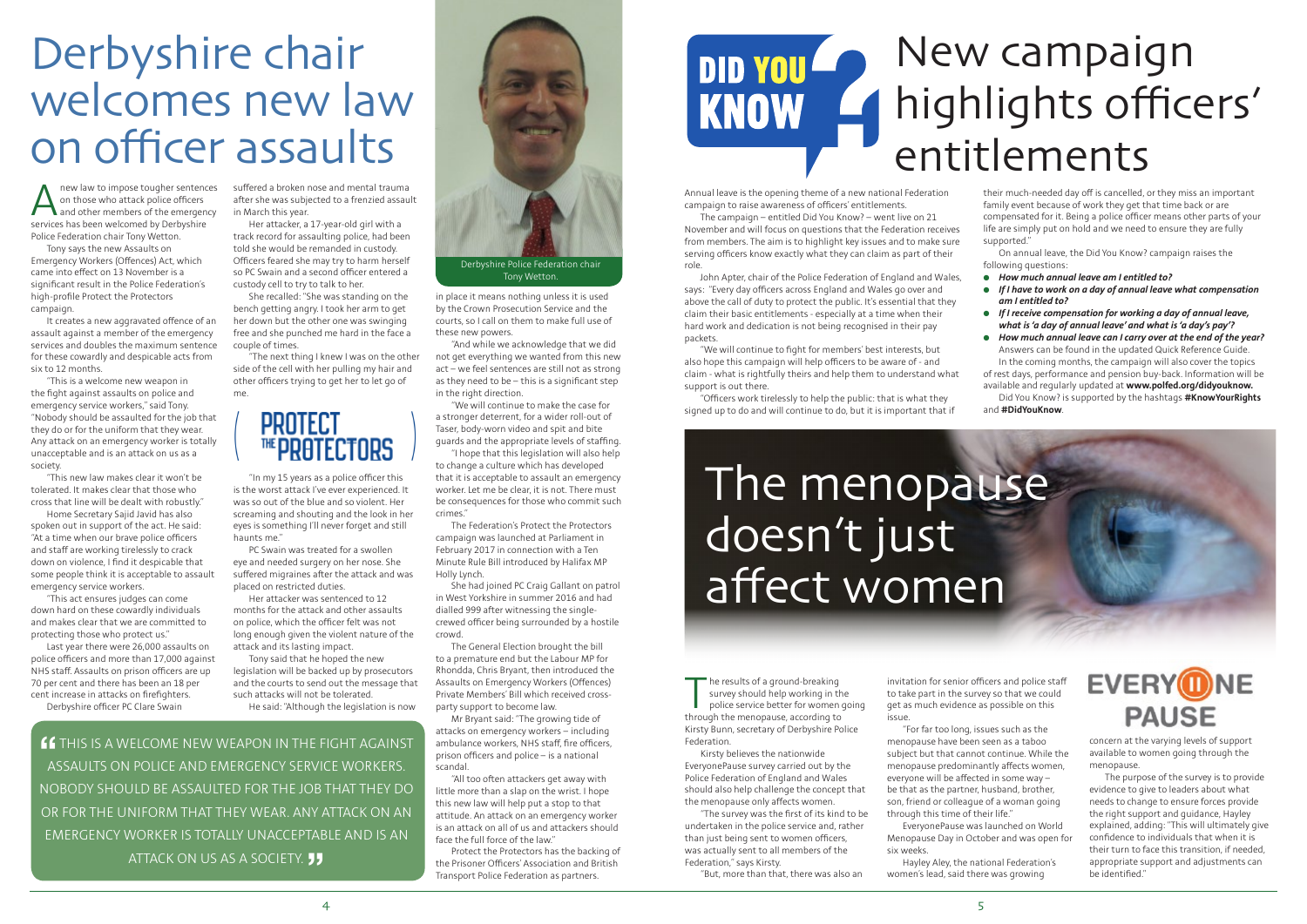*An emotional moment after Samantha Dixon lit the memorial candle with son, Parker* 

*Cameron James.*

**P** dice officers who have died or killed in the line of duty were<br>at the annual National Police<br>Day service held this year in Belfast. olice officers who have died or been killed in the line of duty were honoured at the annual National Police Memorial Families, friends, colleagues, senior officers, and Government officials – including the Home Secretary - were welcomed on arrival at the city's Waterfront Hall by a guard of honour formed by representatives from forces in England, Wales, Scotland, Northern Ireland, and uniformed officers

from overseas forces. Tony Wetton, chair, represented Derbyshire Police Federation at the service which rotates around England, Northern Ireland, Scotland and Wales each year. "The service was very moving," says Tony, "I reflected on all those officers who have given their lives while serving their communities and particularly our Derbyshire

colleagues.

"National Police Memorial Day is one of

the key events of the policing year and I feel it is important that we should attend each year as a mark of respect to fallen officers and in support of their families."

# Remembering fallen officers

Canon David Wilbraham, National Police Chaplain, led the act of remembrance during which Sid Mackay, chair of the Police Roll of Honour, laid a wreath to mark the centenary of the end of the First World War and in memory of the police officers who lost their lives in the conflict.

Government cuts have had a damning<br>effect on public confidence and safety<br>- two new Parliamentary reports claim<br>The Policing for the Future report effect on public confidence and safety – two new Parliamentary reports claim. The Policing for the Future report, published by the Home Affairs Select Committee (HASC), concluded forces are struggling to cope in the face of changing and rising crimes, as a result of falling staff numbers, outdated technology, capabilities, structures, fragmentation and a failure of Home Office leadership.

> Candles from each of the four nations of the United Kingdom of Great Britain and Northern Ireland were lit by family members of fallen officers to signify the undying flame of devotion and commitment.

Mark Lindsay, chair of the Police Federation for Northern Ireland, read the names of the officers who had died in the last year:

"I am just not sure how much more evidence the Government needs before it acts and re-invests in policing.

**PC Steven Richard Jenkins** of Gwent Police. **PC John Alcock** of Grampian Police. **PC James Dixon** of Thames Valley Police.

**PC David Field**s of South Yorkshire Police. There was silence at the end of the

service as green, blue and red petals of remembrance fell from the gallery before the Last Post was sounded.

The service was held on Sunday 30 September.



**"** TIME AND TIME AGAIN – WHETHER IT'S A PARLIAMENTARY COMMITTEE, THE NATIONAL AUDIT OFFICE, A CHIEF CONSTABLE, THE POLICE FEDERATION – THE MESSAGE IS THE SAME, THE POLICE SERVICE IS HAVING TO RE-PRIORITISE HOW IT DOES THINGS BECAUSE OF A LACK OF MONEY AND RESOURCES. WE NEED BETTER FUNDING IF WE ARE TO CHANGE THAT AND PROVIDE THE PUBLIC WITH THE SERVICE THEY DESERVE. **JJ** 

And in another report, published just days later, the Public Accounts Committee (PAC) claimed public confidence in the police service has been 'severely dented' after cuts to force budgets.

Following the PAC report, Tony Wetton, chair of Derbyshire Police Federation, commented: "This is just the latest report flagging up the way in which the police service – and the communities we serve – are suffering as a direct result of the Government's stance on our funding.

"Time and time again – whether it's a Parliamentary committee, the National Audit Office, a chief constable, the Police Federation – the message is the same, the police service is having to re-prioritise how it does things because of a lack of money and resources. We need better funding if we are to change that and provide the public with the service they deserve.

The HASC report contains 54 conclusions and recommendations. It states the service needs more money and needs to do more

Budget didn't address police funding

as they are struggling to maintain an effective police service due to the effects of the Government's cuts programme. "They are doing their best but there is no escaping the fact that we need to see a cash injection into policing so officer

numbers can be increased.

"We all recognise the need to put money into counter-terrorism but we also need money for neighbourhood policing, response and CID, in fact all areas of

policing.

"MPs are talking about austerity measures coming to an end but we are

seeing little sign of that."

November's budget announcement did little to show that the Government understands the need to re-invest in policing, according to Derbyshire Police

Federation chair Tony Wetton.

Tony welcomed the fact that the Chancellor had set aside £160 million for counter-terrorism policing but said this should be seen in the context of

£420 million being allocated for repairing

potholes on the nation's roads.



"It felt very much like the need for increased funding for policing was ignored," says Tony, "Police officers, quite understandably, will feel frustrated

## Have your say on funding increase

to protect and promote the welfare of its officers. It recommends an overhaul in the way fraud cases are dealt with and calls on the Home Secretary to take urgent action to ensure that all forces have sufficient specialist Child Sexual Abuse investigator. It concludes:

"Policing urgently needs more money. We strongly recommend that police funding is prioritised in both the upcoming budget and the next CSR (Comprehensive Spending Review)."

The PAC report says the Home Office does not understand the demands being faced by the police service and calls for an overhaul of the funding formula, which calculates how much money forces receive from central Government.

It adds that forces cannot do everything and are prioritising their work by cutting back in some areas, such as neighbourhood policing meaning fewer officers on the street but concludes public confidence in the police is declining and officers' personal resilience is under pressure with this reduction in visibility.

Public Accounts Committee chair Meg Hillier MP says: "It is wholly unacceptable that, more than three years after accepting the police funding formula needs to change, the Home Office has no firm plans to do it."

# The Government must re-invest in policing, says Fed chair

Derbyshire Police Federation chair Tony Wetton is giving his support to the PCC's proposals to increase the council tax precept to pay for extra officers.

Police and Crime Commissioner Hardyal Dhindsa is currently consulting on plans to raise the police element of the council tax on an average Band D property by £12 in 2019/20. This equates to 23p per week.

Tony said: "I want to support the PCC in his survey about increasing the council tax precept in Derbyshire.

"That money is very much needed – even without the spectre of finding £6 million for the pension shortfall – and would mean between 20 and 25 officers in Derbyshire next year allocated to community roles, and 40 to 50 extra staff in total.

"We would like all officers and staff to complete the survey and have their say. It took me about three minutes!"

The increase would give Chief Constable Peter Goodman an extra £4.5 million per year, which could be focused on improving neighbourhood policing and increasing the number of people in the Safer Neighbourhood Scheme.

It would allow the Force to employ extra police community support officers, police staff investigators and police staff needed to deliver a plan to increase visibility and invest in our communities.

An online survey was launched this month asking all Derbyshire residents for their views on the rise, and Federation members are being encouraged to complete it. Complete the survey now.